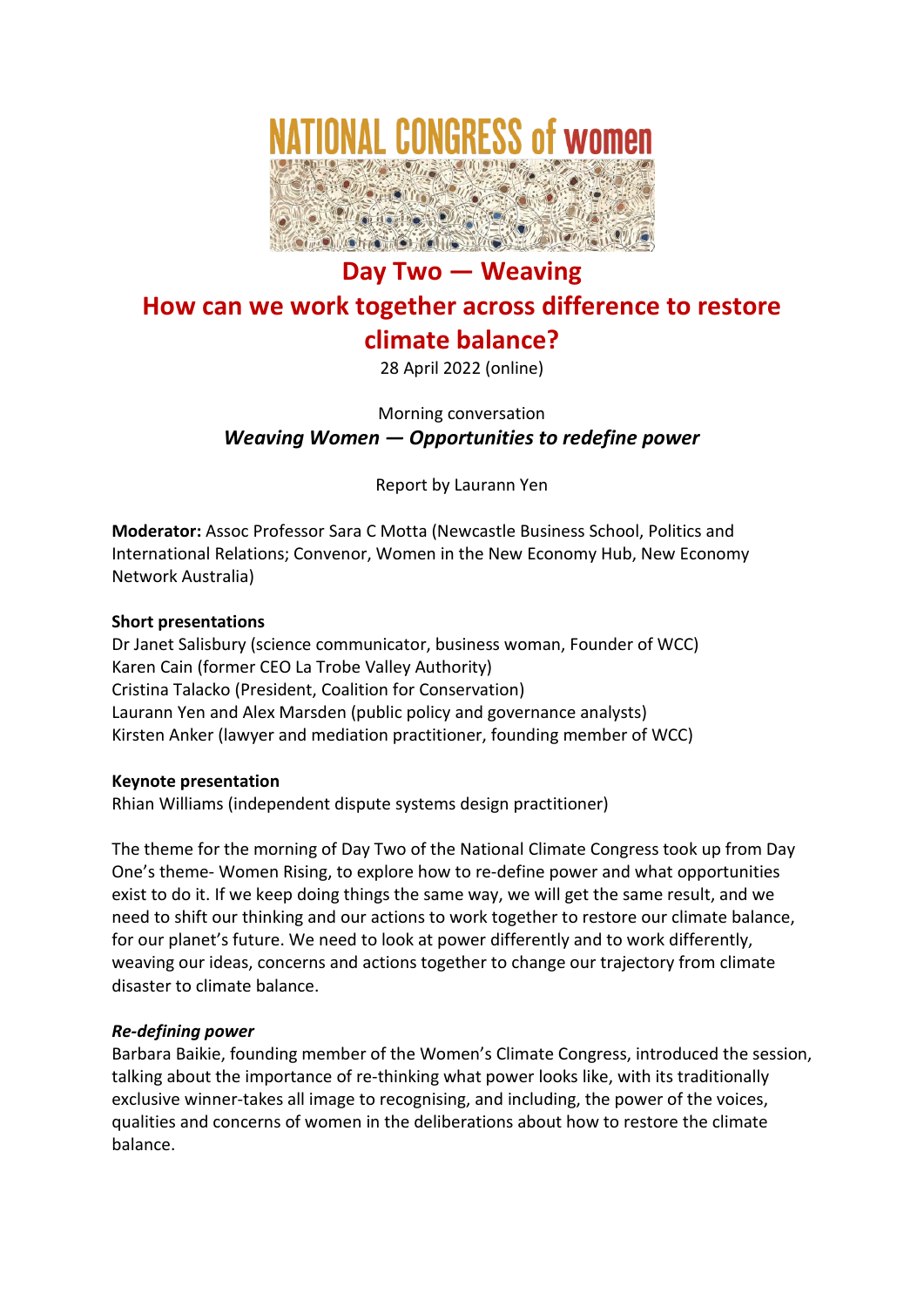She introduced the moderator for the session, Assoc Professor Sara Motta from the University of Newcastle. Sara says she "has worked for over two decades with raced and feminised kin and community in struggle resistances/re-existencias in, against and beyond heteronormative capitalist-coloniality in Europe, Latin America and Australia and co-created numerous decolonising and feminist projects of radical healing, ecologies of intimacy and community wellbeing." Across the course of the morning Sara provided links between the speakers, drawing out core messages; the importance of being attentive, of listening deeply; of validating different perspectives, particularly of women, of First Nations people and of others who are rarely seen, heard or acknowledged in the seats of power, but whose work underpins the creative and caring love for the earth and its peoples. What does it mean, asked Sara, to "reimagine forms of leadership in the feminine, and in an intersectional sense of the feminine, so not a form that erases the other, but that builds on the possibilities of richness through learning about each other's stories and knowledges."

Each of the morning speakers are working on opportunities that re-define power and lead to increasing the potential to collaborate across the divide.

#### *Following in the footsteps of the 1915 International Congress of Women*

WCC Founder Janet Salisbury reminded us that the first imperative stemming from the IPCC Code Red is to stabilise the climate by 2030. If this fails, we are basically done for, but if we can meet this challenge, the longer-term goal of the WCC is to make systemic changes to the way we govern ourselves, and look after the planet to create conditions for a sustainable and regenerative future.

Janet reiterated that WCC has proposed an independently mediated process to bring together representative groups with diverse affiliations, interests, expertise and perspectives to agree national priorities and actions to address climate risk. The opportunity here is to build community support — moving from individual representations to collaborative problem solving. Work has been ongoing through Covid, through multiple Zoom meetings with politicians and others to explore potential openings for this approach.

The WCC has also started to draft a 'Women's Charter for Change' (working title) taking some of our style and pattern from the 1915 Congress and our content from monthly Zoom conversations with guest speakers, membership conversations, first people's knowledge of women and men's business and their understanding of the first law of Mother Earth, and our reciprocal duties of love and care for the earth. Work continues, giving voice to recommendations relating to both immediate and longer-term actions.

Sarah loved the seriousness of the Congress in governance and recognised the innovation in redefining institutions, and leadership for and with women.

#### *All voices need to be heard*

Karen Cain led her community, the Latrobe Valley in Victoria, through the closure of the coal fired power stations. To do it well, there needed to be a transformation in the way decisions were made. "If people don't change these systems, we end up with the same systems that have created the situation we've got at the moment". Away from decisions being taken at a distance by those 'in power' the future plans for the Latrobe Valley relied on a careful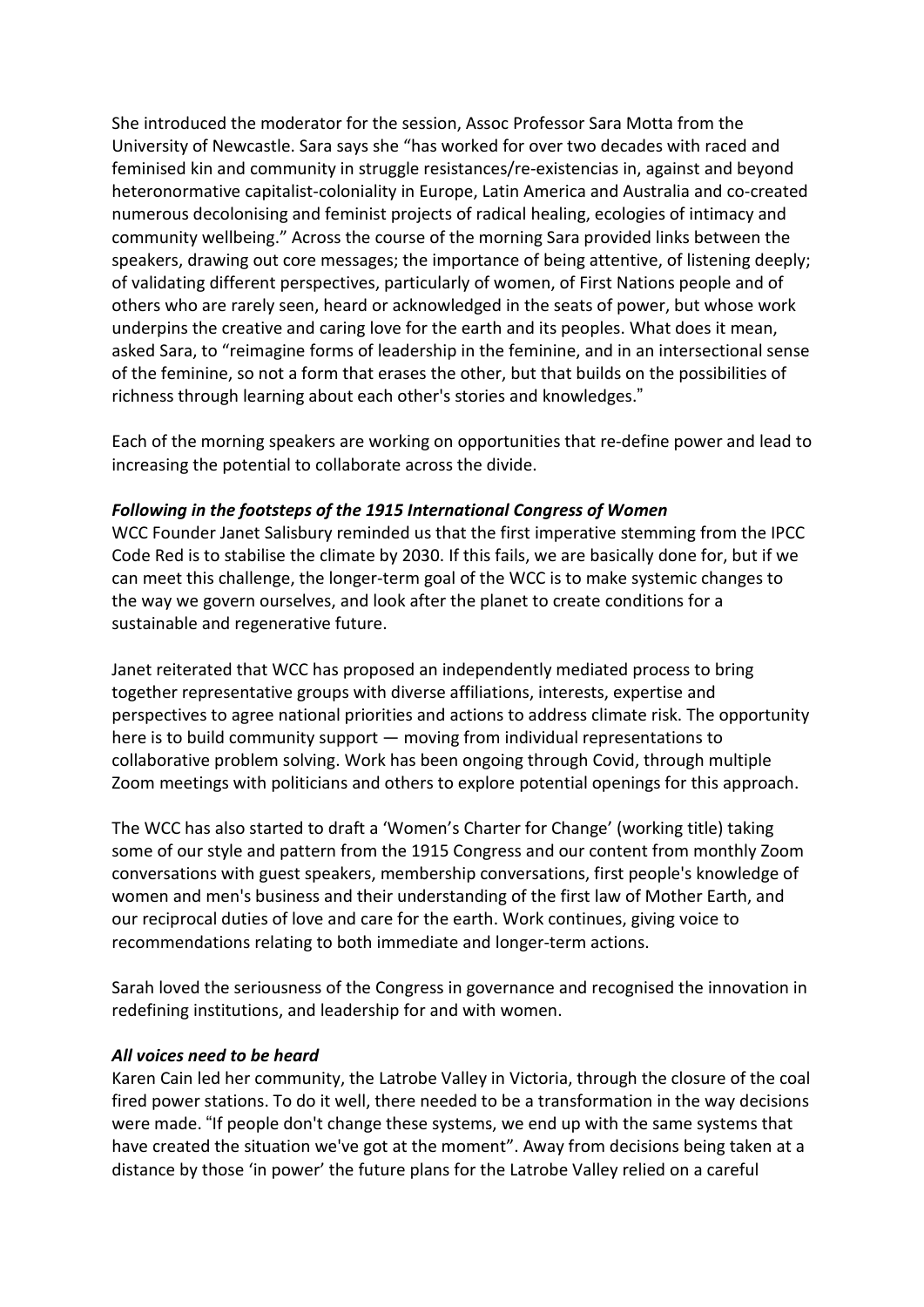engagement with people at every point in the community, working respectfully and reciprocally, creating a safe place to express ideas and hopes and fears, and testing possibilities. Karen stressed the importance of having a process that enabled all voices to be heard, and all voices carefully listened to, in building an outcome that did not just focus on individual or organisational outcomes but which truly reflected a community benefit. How, she asked, do decision makers find and include the "immediate mid-term and long-term issues that matter really matter to people. Like really matter. How do we know what matters to people without having that conversation?"

Conventionally, the power in regional areas is seen as the domain of middle-aged men in senior industry and government roles, or indeed in the community. The opportunity in undertaking this transformative process of seeking out and involving all voices has resulted in a fundamentally different process and outcome. Karen says "based on the work that we've done over the last five years… we are influencing policy change, and the way that government operates, and why policies (are) being developed".

#### *Bringing conservation back into conservatism*

Cristina Talacko heads up the centre right group, Coalition for Conservation, among her many roles in the climate space and in business. C4C "is quite a different organization from lots of other environmental organizations, because we are quite focused in shifting the Conservatives and changing their mindset". C4C aims to engage the conservative voice nationally and internationally in action on decarbonisation and conservation and as part of the transformative process took a group of seven Liberal and National MPs to attend COP26.

C4C arranged a program of meetings and conversations with other conservative thinkers from around the world, giving our local politicians a deep immersion in the views and approaches of colleagues around the world, and fast-track learning leading to significant changes in understanding and attitude to the key issues. At the same time C4C took hold of the opportunity to host a global summit attended by a number of countries— the US and Canada, European and Asian countries, to learn and listen and share both at the conference, and into the future.

Cris talked about the crucial importance of creating and sustaining safe spaces where trusted voices are able to bring in new ideas and possibilities to inform and change attitudes and thinking. This is extended by the education opportunities C4C provides for our local parliamentarians to understand better the science behind what is happening, and what our leaders can engage in to restore the climate balance. "It's not a something that will happen today. It's happening in a process. But we're seeing very positive outcomes. And we want to influence and experience, influence all of these MPs in a positive way, rather than through fear and negative experiences. So our long-term scenario here is to inspire them and bring knowledge and create this United commitment and a group of really good climate champions for Australia. It's an ambitious plan, but we're doing it."

#### *Finding and working from shared values across the divide*

Sara outlined an experience she had had working with a colleague whose political leanings were very different to her own and said how important she had found it to work with someone whose values and ethics were so like her own, despite the political differences.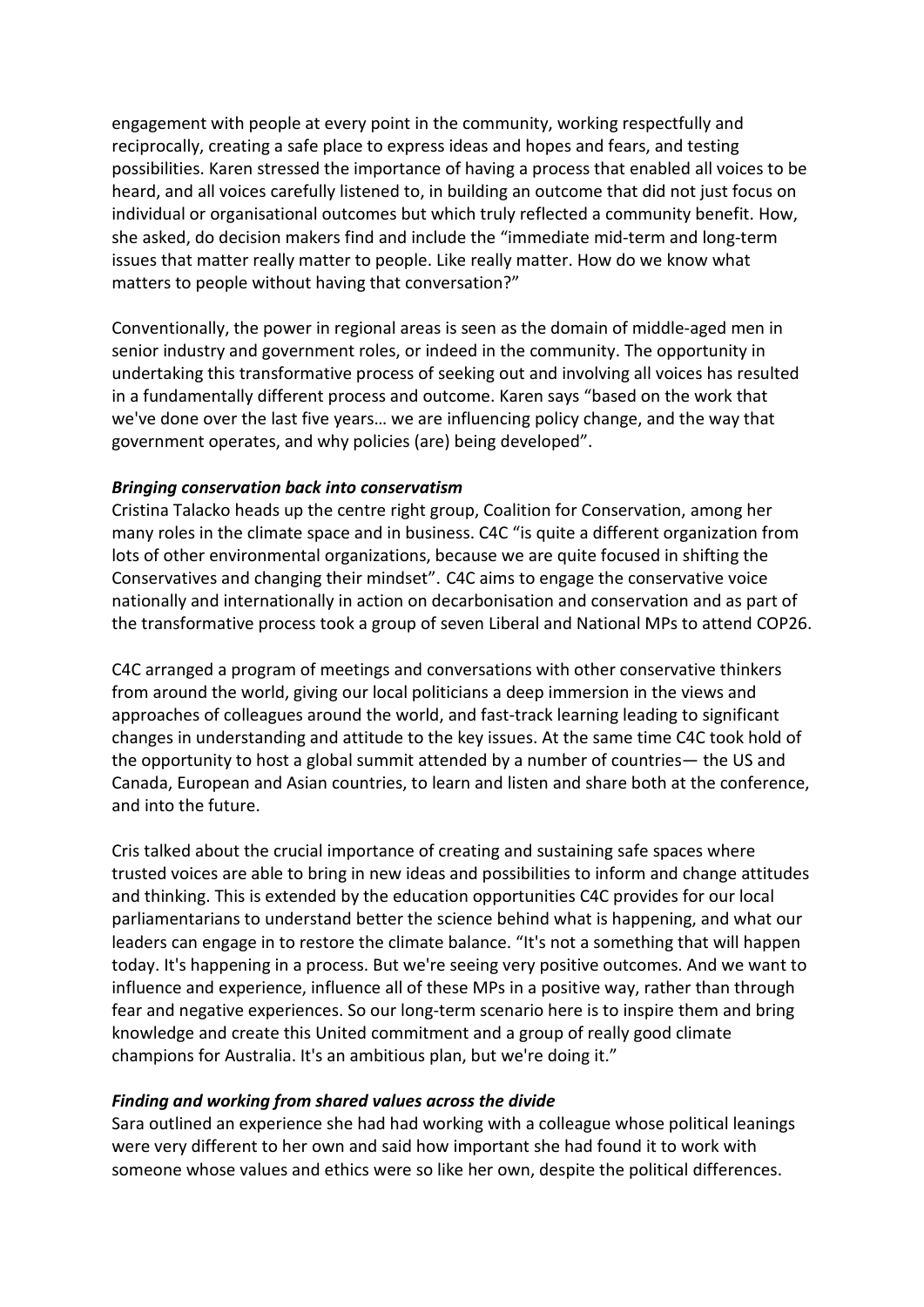Finding the points of common interest and shared value enables people from across the divides to meet and address problems together. As with Karen's discussion, all voices need to be heard or the fabric of the action will be piecemeal and incomplete. Getting down to issues that matter, and are tangible both Cris and Sara agreed was essential for reaching a common understanding.

#### *Womens Caucus on Climate- weaving our wisdom across our differences*

Alex Marsden and Laurann Yen presented a different opportunity for reaching across the divide and re-defining power in their work to encourage the parliamentary women to establish a Women's Caucus for climate action in the next parliament. The rationale behind the idea lies in finding a way to create, as earlier speakers have said, that safe space where ideas can be explored and tested and where voices from all sides of politics, Liberal, Labor, Nationals, Greens and the Independents have value and are heard. Opportunities are then available for that thinking to seed the deliberations in the main party rooms, and for alliances and collaboration to occur around restoring the balance in our climate. The research they have done has identified a range of areas where collaborative action is possible- where the problem is agreed, but what is not agreed is the action. The research undertaken shows that there are Women's Caucuses in many parliaments, but so far, none which have been set up to form a collaborative and respectful space specifically around climate change action. Given Australia's potential to lead the world in decarbonisation with our rich renewable capacity, establishing a core role for women across the many political differences that exist would give strength to the work of policy and legislation to take us into the mid- and long- term agenda.

To date, local politicians have been approached and are interested- and in the next parliament we have the opportunity to align the collaborative effort for a powerful future.

#### *Neighbourly Conversations*

Kirsten Anker, also a founding member of the Women's Climate Congress, spoke about the development of 'enabling conversations' which can operate at a local level to allow shared values, shared concerns and shared solutions to be uncovered; and in doing so, create the faith and trust in potential collaboration. Kirsten said: " It's a project that appeals strongly to me because it, it ticks a number of boxes: it's about having honest conversations; it's about creating an environment where people may change their perspective; it's an invitation to improve community communication — amongst women working together on this issue, but also, between politicians and constituents — and it models a way of talking about difficult topics in in a meaningful way.

Neighbourly conversations are facilitated discussions beginning with two politicians from neighbouring electorates of different political parties. Then we add women from both electorates of diverse political views and participants from Women's Climate Congress. The Chatham House Rule applies to keep a safe space for people to talk freely and as equals". Having trialled this process suggests that it will be a useful path to follow to encourage collaboration around issues that need a unifying voice, along with the opportunity for politicians and constituents to come together equally and respectfully on complex issues of importance.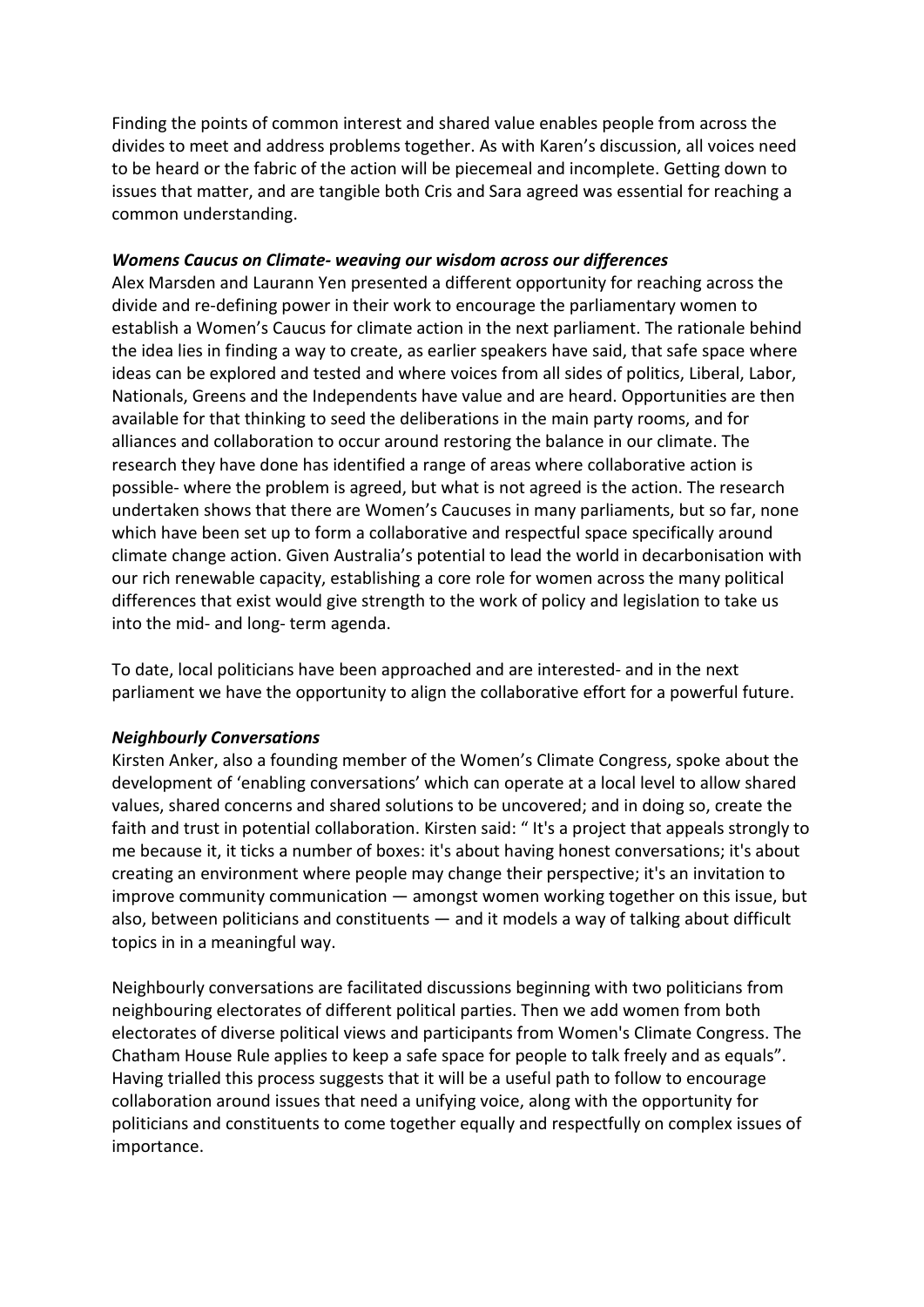# *Weaving wisdoms across the divide — the role of a transformative process in bringing us together!*

# **Speaker:** Rhian Williams

Aftger a morning break, Rhian Williams, a dispute systems design practitioner, gave a longer talk providing the underlying principles that have underpinned the WCC proposal for an independently mediated process to develop a national plan for action on climate change Rhian's work focuses on supporting governments and others to transition from adversarial to collaborative dispute resolution mechanisms. Her work centres on projects that extend the capacity of individuals and communities in creating partnerships to support dialogue and mutual problem solving.

Rhian noted that often even when people are on the same side, in this case around climate change, they don't necessarily get together to work out their shared position. Without that preparation, they will be atomised and separate. One of the keys to solution finding is to bring out the 'wisdom of everyone'. Rhian spoke of the importance of hearing all participants and the absolute necessity of hearing each voice to put everyone on the same playing field and to honour each voice as valuable and included. If we continue to use the same systems, we will get the same solutions that have delivered us the problems we are in. To break from this, deep listening is crucial as earlier speakers have said.

Rhian provided an analysis of current consultation models, referencing Susan Carpenter's book *Managing public policy disputes.* She pointed out the ineffective approaches often taken — with so-called 'consultation' being done by sending out a paper on Friday before a long weekend with a short turn-around time for comment with no dialogue, no conversation about the agenda setting or about the process, no opportunity for those consulted to meet with each other and take part in what Carpenter calls a sequence of 'communal decision making'. Instead, the decision is made by the central authority running the consultation. This standard consultation process has been called a 'Solomon's trap' and it creates impotence, mistrust, and unhappiness with the outcome.

Rhian proposes that a good process would bring the stakeholders together. In a government policy decision, for example, good process would "recognize the importance of government as the convener of the process, but not the director or the leader of the process, and not the director and the determiner of what will emerge from that. The stakeholders are actually brought into relationship with each other, and they share that information with each other. And this means instead of only one central point hearing each piece of information, all that information is heard by everyone, which means that the weaving, if you like, is done by all of the stakeholders involved. All are working together and everyone gets to hear what's being said. All those threads are being drawn together by each stakeholder who's participating. They're all working together to develop a pattern." The answers are woven together by all the stakeholders.

Rhian summed up the discussion for the morning, referring back to key themes from the earlier speakers:-

- that preparation is essential
- that we must listen deeply and carefully, hearing the wisdom of all the voices]